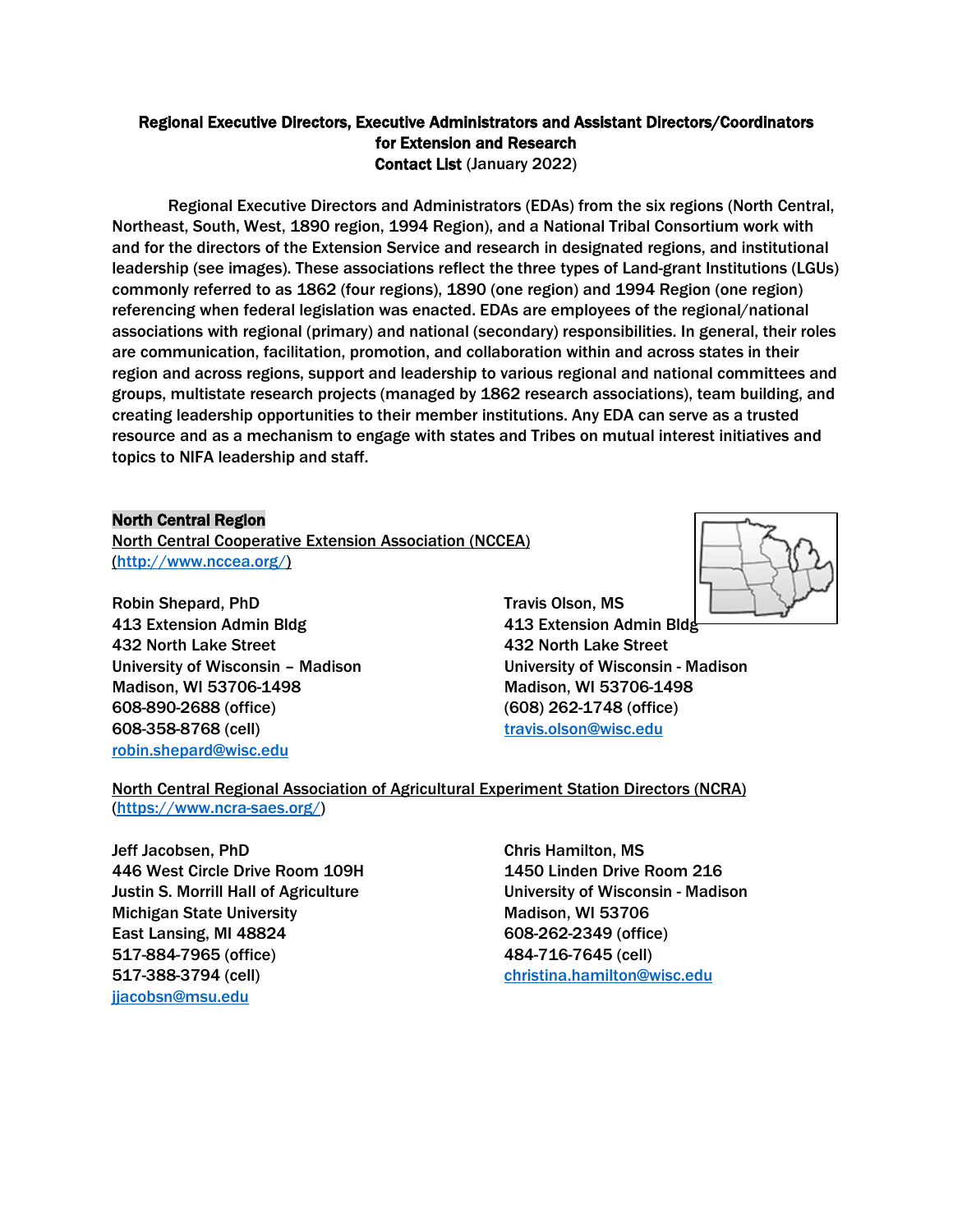## Northeast Region

Northeast Extension Directors (NEED) [\(https://northeastextension.org/\)](https://northeastextension.org/)

Ali Mitchell, MPA/MPP Kayce Florio 50 Water Street 50 Water Street Warren, RI 02885 Warren, RI 02885 401-682-7297 (office) 401-396-4034 (office) 561-352-8817 (cell) [kflorio@northeastextension.org](mailto:kflorio@northeastextension.org) [amitchell@northeastextension.org](mailto:amitchell@northeastextension.org)



# Northeastern Regional Association of State Agricultural Experiment Station Directors (NERA)

[\(https://www.nerasaes.org/\)](https://www.nerasaes.org/)

Richard (Rick) C. Rhodes III, PhD David Leibovitz, BS Aquaculture Center **Aquaculture Center** Aquaculture Center University of Rhode Island University of Rhode Island 14 East Farm Road Room 110 14 East Farm Road Room 111 Kingston, RI 02881 Kingston, RI 02881 401-874-2468 (office) 401-874-4801 (office) 401-742-0479 (cell) 401-742-4069 (cell) [rcrhodes@uri.edu](mailto:rcrhodes@uri.edu) [david\\_leibovitz@uri.edu](mailto:david_leibovitz@uri.edu)

#### South Region

Association of Southern Region Extension Directors (ASRED) [\(http://asred.msstate.edu/\)](http://asred.msstate.edu/)

Ronald (Ron) Brown, PhD N.A. 410 Bost Extension Building Box 9656 Mississippi State University Mississippi State, MS 39762 662-325-0644 (office) 662-617-4672 (cell) [rab2@msstate.edu](mailto:rab2@msstate.edu)

Southern Association of Agricultural Experiment Station Directors (SAAESD) [\(https://saaesd.org/\)](https://saaesd.org/)

Gary A. Thompson, PhD Cindy Morley, BA University of Arkansas University of Arkansas Fayetteville, AR 72704 Fayetteville, AR 72704 479-502-9707 (office) 479-502-9545 (office) 814-380-3295 (cell) 479-422-1405 (cell) [gat009@uark.edu](mailto:gat009@uark.edu) [cmorley@uark.edu](mailto:cmorley@uark.edu)

2549 North Hatch Avenue 2549 North Hatch Avenue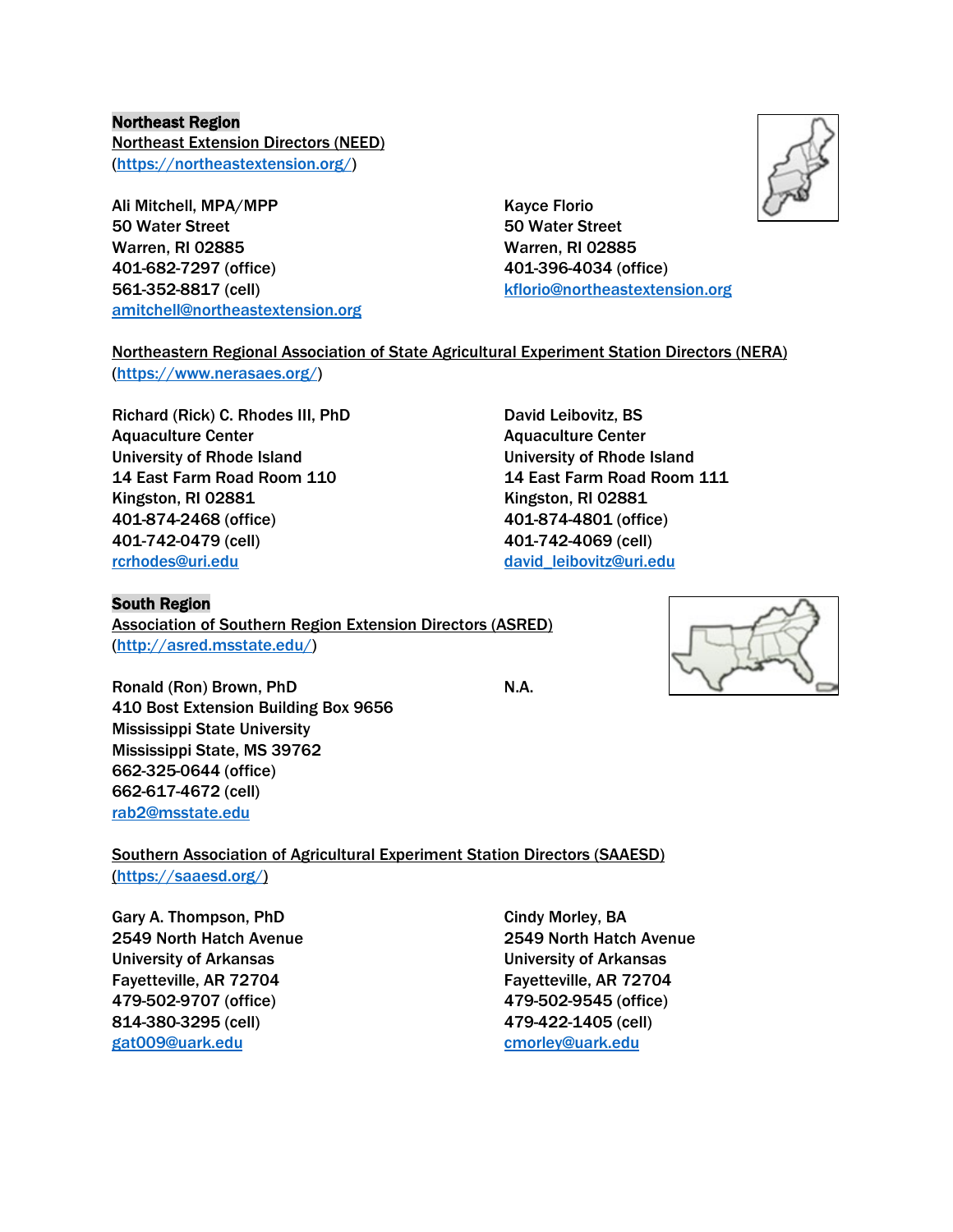## West Region

Western Extension Directors Association (WEDA) [\(https://weda.extension.org/](https://weda.extension.org/) )

Doreen Hauser-Lindstrom N.A. Washington State University 2415 E 59th Court Spokane, WA 99223 509-435-3381 (cell) [doreen@wsu.edu](mailto:doreen@wsu.edu)

Western Association of Agricultural Experiment Station (WAAESD)

[\(https://www.waaesd.org/\)](https://www.waaesd.org/)

[bhess@unr.edu](mailto:bhess@unr.edu)

# 1890 Region

Association of Extension Administrators (AEA) [\(http://1890aea.org/\)](http://1890aea.org/)

Albert E. Essel, PhD N.A. 1601 East Market Street North Carolina A&T State University Greensboro, NC 27411 336-965-2257 (office) 336-965-2270 (cell) [aeessel@ncat.edu](mailto:aeessel@ncat.edu)

Association of 1890 Research Directors (ARD) [\(https://www.umes.edu/ARD/\)](https://www.umes.edu/ARD/)

Alton Thompson, PhD N.A. 1601 East Market Street North Carolina A&T State University Greensboro, NC 27411 336-285-2955 (office) 336-404-0486 (cell) [athompson1@ncat.edu](mailto:athompson1@ncat.edu)

Bret Hess, PhD **State Times** Jennifer Tippetts, MBA 5890 Brittania Drive **Administrative Management** Reno, NV 89523 970-219-2219 (cell) 307-760-3319 (cell) [jennifer.tippetts@waaesd.org](mailto:jennifer.tippetts@waaesd.org)